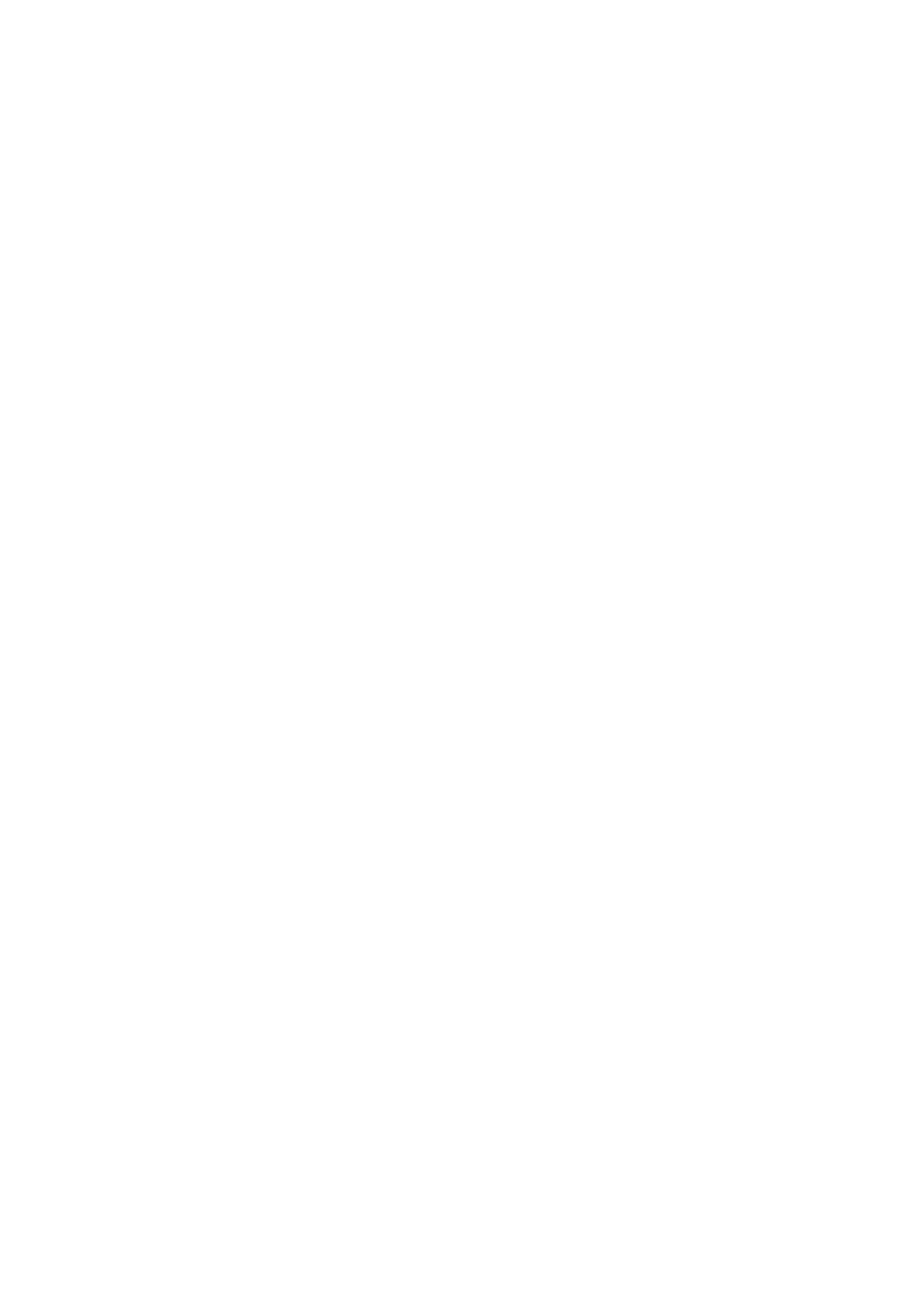Western Australia

# Group Settlers' Advances Act 1925

### **Contents**

|     | Short title                                          |               |
|-----|------------------------------------------------------|---------------|
| 2.  | Advancers for chattels, etc., to be a charge thereon |               |
| 3.  | Register to be kept                                  | 2             |
|     | Power of sale                                        | 2             |
| .5. | Meaning of the words "holding" etc.                  | $\mathcal{R}$ |
|     | <b>Notes</b>                                         |               |

| Compilation table |  |
|-------------------|--|
|-------------------|--|

| Ceased on 04 Jul 2006 |                                                                          | Version 00-b0-05 |  | page i |
|-----------------------|--------------------------------------------------------------------------|------------------|--|--------|
|                       | Extract from www.slp.wa.gov.au, see that website for further information |                  |  |        |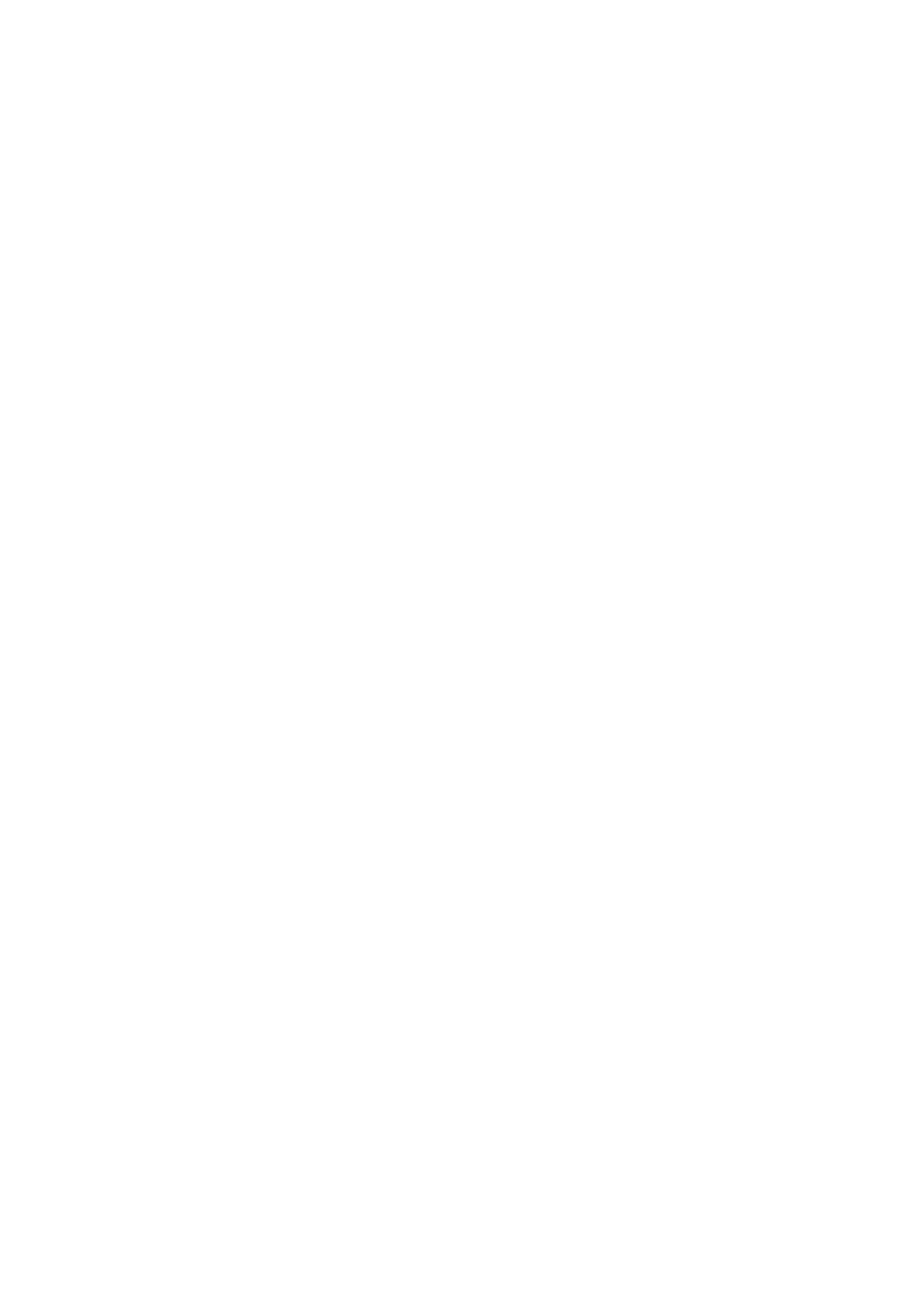Western Australia

## Group Settlers' Advances Act 1925

An Act relating to Advances by the Department of Lands and Surveys to enable Group Settlers and other Persons to acquire Live Stock and other Chattels, and to cultivate and improve their Holdings.

Be it enacted by the King's Most Excellent Majesty, by and with the advice and consent of the Legislative Council and Legislative Assembly of Western Australia, in this present Parliament assembled, and by the authority of the same, as follows: —

#### 1. Short title

 This Act may be cited as the Group Settlers' Advances Act 1925.

#### 2. Advancers for chattels, etc., to be a charge thereon

 Whenever live stock or other chattels are supplied by the Department of Lands and Surveys to a group settler or other person, and whenever advances are made, and so far as advances have hitherto been made, by the Department of Lands and Surveys to a group settler or other person to enable him —

- (a) to acquire live stock or other chattels; or
- (b) to cultivate, crop, or improve a holding,

 such live stock and chattels (including the progeny of live stock) and the crops raised on such holding, while growing and afterwards when cut or severed from the soil, shall, by virtue of this Act alone, be mortgaged to and the property therein shall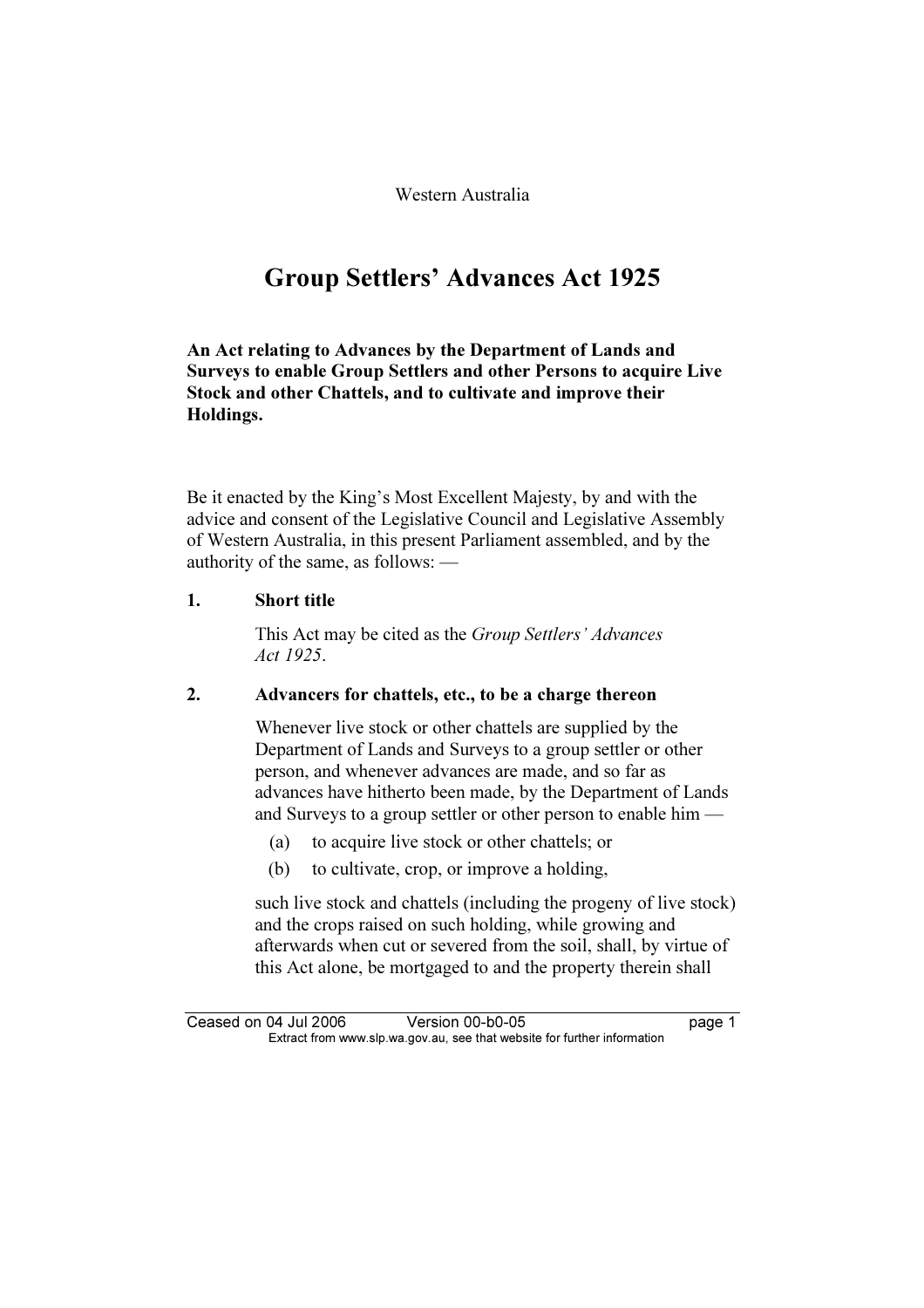vest in the Minister for Lands, on behalf of His Majesty the King, until the money due from such group settler or other person to the Department of Land and Surveys in respect of such chattels or advances shall have been paid by such group settler or other person to the Minister.

#### 3. Register to be kept

 A register, with an alphabetical index of the names and addresses of all group settlers and other persons to whom chattels have been supplied or advances have been made, shall be kept at the Department of Lands and Surveys in Perth, in which a memorandum shall be registered of every statutory mortgage under this Act, and such register shall be open to public inspection free of charge; but the Bills of Sale Act 1899, and its amendments shall not apply, or be deemed to have applied, to any statutory mortgage under this Act, or to any agreement, bill of sale, or other instrument, whether made before or after the commencement of this Act, whereby chattels or crops are charged with the payment of money due for chattels supplied, or with the repayment of any such advances as aforesaid; and no group settler or other person as aforesaid shall, in any proceedings in bankruptcy, be deemed the reputed owner thereof.

#### 4. Power of sale

 Subject to the express provisions of any such agreement, bill of sale, or instrument, the amount due for chattel supplied, or in respect of such advances as aforesaid, with interest at the agreed or prescribed rate, shall be payable on demand; and in case of default in payment the Minister for Lands, or any person acting with his authority, may enter upon any holding, and may take and continue in possession of and may remove and sell the chattels and crops, and out of the proceeds, after payment of all costs and expenses, pay and so far as the net proceeds extend satisfy the moneys due to the Department of Lands and Surveys, and any deficiency shall be payable by the group settler or other

page 2 Version 00-b0-05 Ceased on 04 Jul 2006<br>Extract from www.slp.wa.gov.au, see that website for further information  $\mathbf{F}$  from which was the set that we besite for further information  $\mathbf{F}$ 

s. 3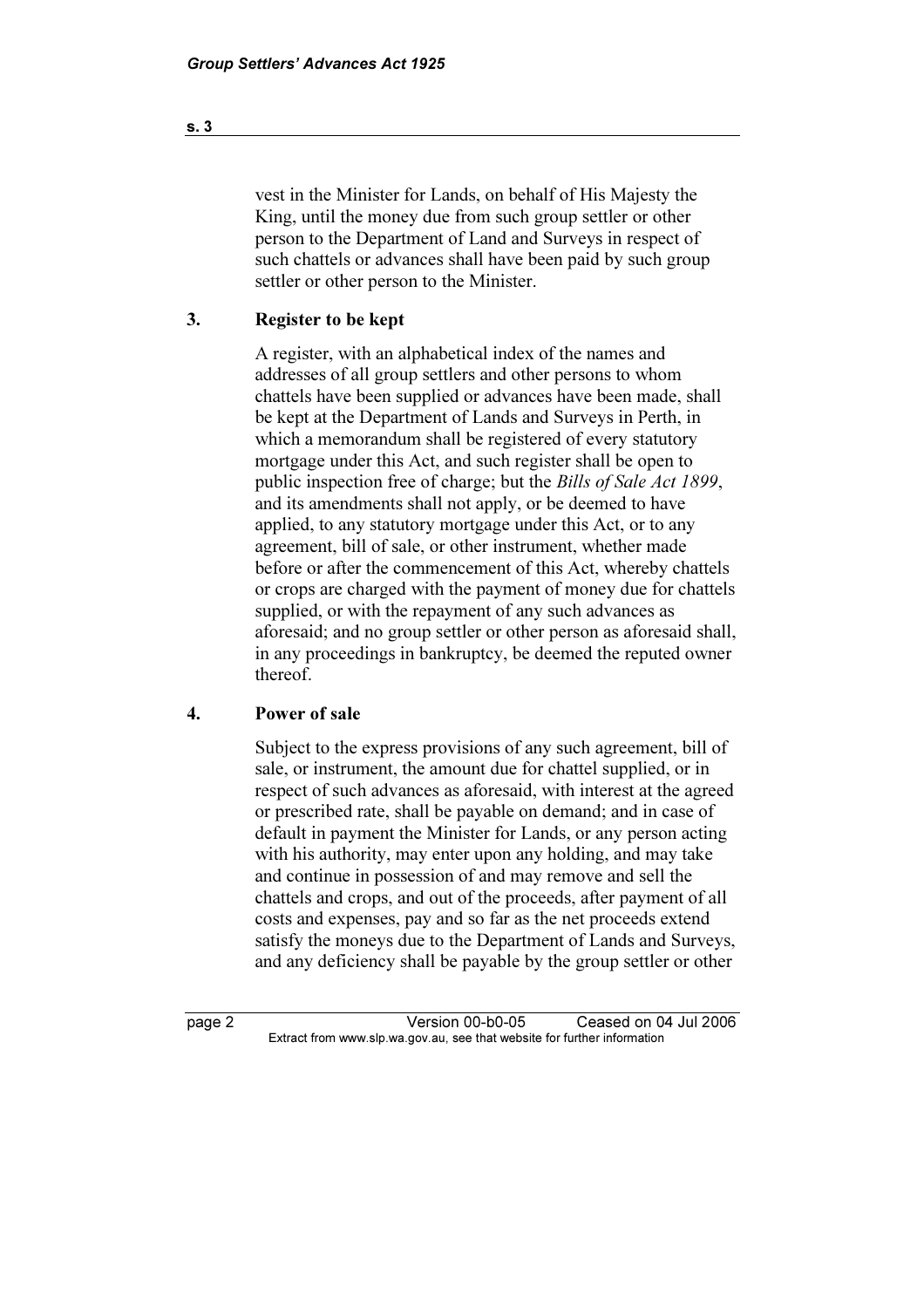person to whom the chattels were supplied, or the advances made.

#### 5. Meaning of the words "holding" etc.

 In this Act the word "holding" means any land of which a group settler or other person is in occupation or entitled to occupy under the provisions of the Land Act 1898, the Agricultural Lands Purchase Act 1909, or any Act relating to closer settlement, or any regulations thereunder, and includes any land within a settlement area allotted to any person with the view to the acquisition by him of a holding as aforesaid; and the words "group settler or other person" mean a person who under any scheme for closer settlement, or on any area specified in the register under this Act, is or was in occupation of any holding or allotment; and the word "advances" includes payments made to a group settler or other person for work and labour on his holding or allotment, or on any other allotment of a group in which the holding or allotment of the settler or other person is comprised; and the word "crops" includes sown grasses for permanent pasture; and the words "Minister for Lands" include the Minister for Lands in office for the time being.

Ceased on 04 Jul 2006 Version 00-b0-05 page 3<br>Extract from www.slp.wa.gov.au, see that website for further information  $\mathbf{F}$  from which was the set that we besite for further information  $\mathbf{F}$ 

s. 5